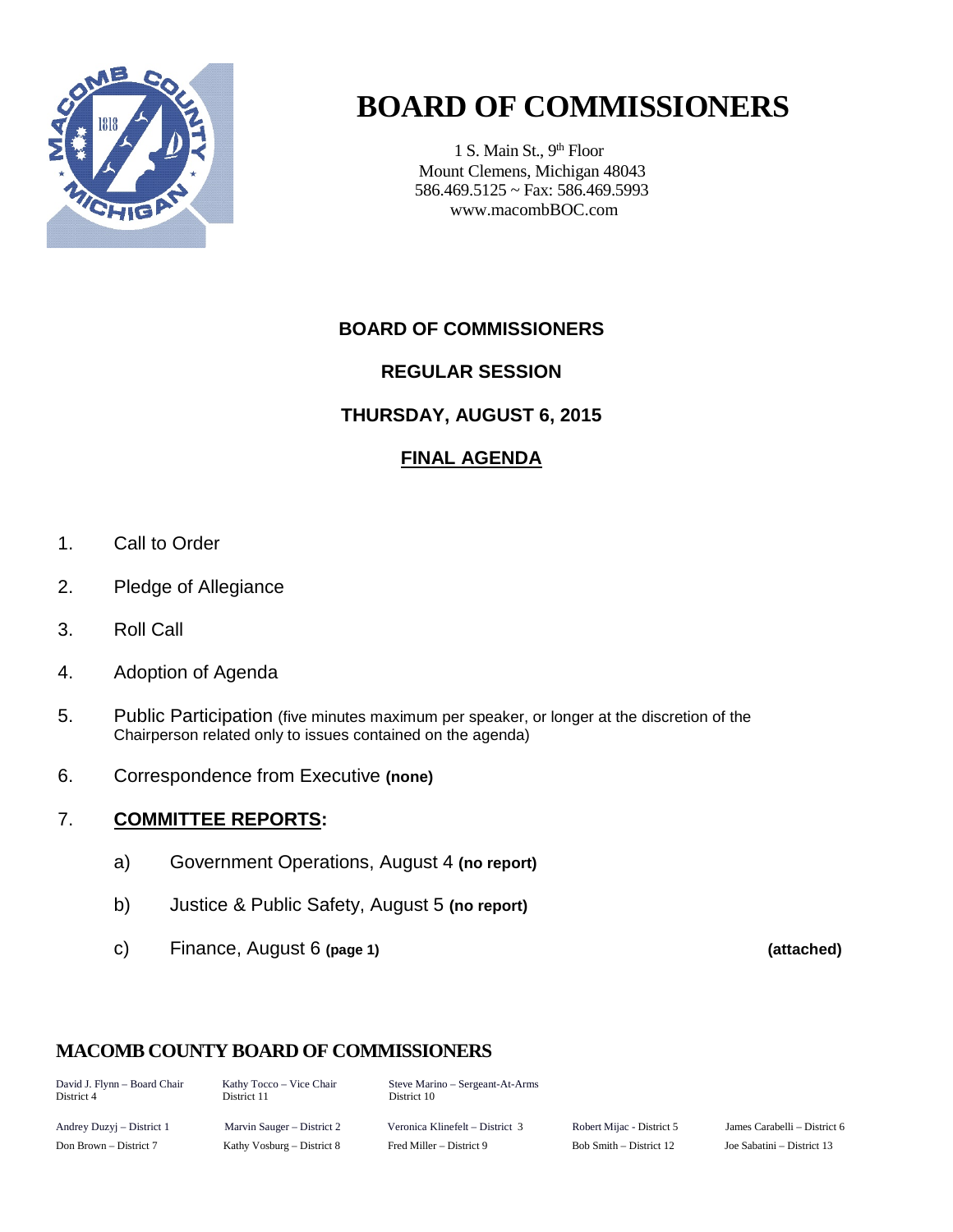### 8. **PROCLAMATIONS:**

- a) Proclaiming September 11 September 17, 2015 as Patriot Week and September 17<sup>th</sup> as Constitution Day in Macomb County (offered by Vosburg; recommended by Justice and Public Safety Committee on 8-5-15; previously provided at committee meeting) **(Commissioner Miller voted "No" at committee meeting)**
- 9. New Business
- 10. Public Participation (five minutes maximum per speaker or longer at the discretion of the Chairperson)
- 11. Roll Call
- 12. Adjournment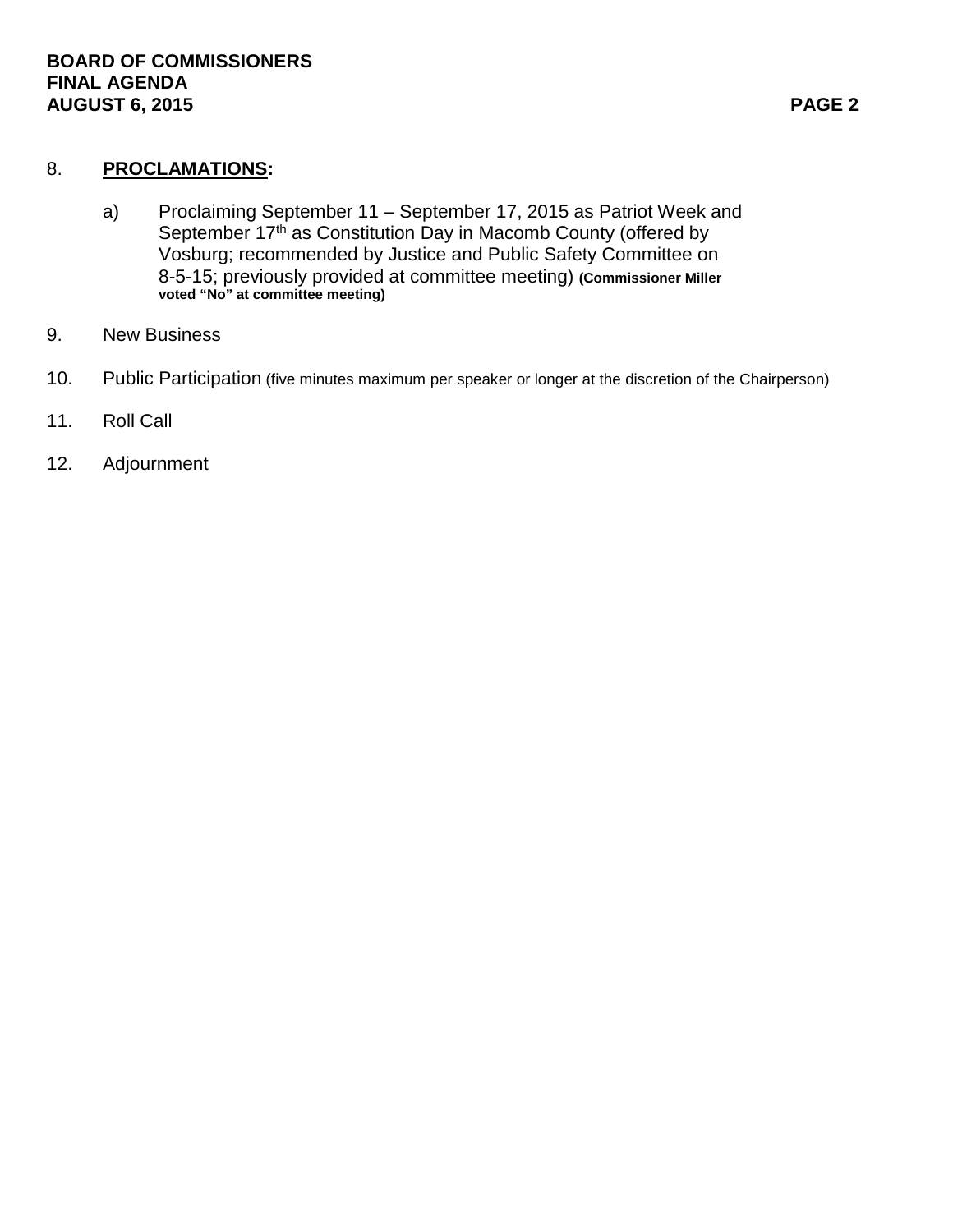

# **BOARD OF COMMISSIONERS**

1 S. Main St., 9<sup>th</sup> Floor Mount Clemens, Michigan 48043 586.469.5125 ~ Fax: 586.469.5993 www.macombBOC.com

**August 6, 2015**

### **TO: BOARD OF COMMISSIONERS**

### **FROM: FRED MILLER, CHAIR, FINANCE COMMITTEE**

### **RE: RECOMMENDATIONS FROM MEETING OF 8-6-15**

At a meeting of the Finance Committee, held Thursday, August 6, 2015, the following recommendations were made and are being forwarded to the August 6, 2015 Full Board meeting for approval:

### **1. COMMITTEE RECOMMENDATION – MOTION (SEE ATTACHED)**

A motion was made by Carabelli, supported by Marino, to recommend that the Board of Commissioners concur in the recommendation of Corporation Counsel concerning the case of Jessica Vitale-Yant vs. County of Macomb, et al; further, a copy of this Board of Commissioners' action is directed to be delivered forthwith to the Office of the County Executive. **THE MOTION CARRIED.** 

### **2. COMMITTEE RECOMMENDATION – MOTION (SEE ATTACHED)**

A motion was made by Carabelli, supported by Vosburg, to recommend that the Board of Commissioners concur with the Sheriff's Office's request to increase the calendar grant fund budget allowing the acceptance of Michigan Medical Marijuana Program (M.M.M.P.) grant funds awarded to the Sheriff's Office by the State of Michigan-Department of Licensing and Regulatory Affairs in the amount of \$63,198; the term of this grant is nine months from 1-1-2015 through 9- 15-2015; further, this budget action addresses budgetary issues only. It does not constitute the Commission's approval of any County contract. If a contract requires Commission approval under the County's Contracting Policy or the County's Procurement Ordinance, such approval must be sought separately; further, a copy of this Board of Commissioners' action is directed to be delivered forthwith to the Office of the County Executive. **THE MOTION CARRIED.** 

### **MACOMB COUNTY BOARD OF COMMISSIONERS**

Andrey Duzyj – District 1 Marvin Sauger – District 2

David J. Flynn – Board Chair Kathy Tocco – Vice Chair Steve Marino – Sergeant-At-Arms Veronica Klinefelt – District 3 Robert Mijac - District 5 James Carabelli – District 6 Don Brown – District 7 Kathy Vosburg – District 8 Fred Miller – District 9 Bob Smith – District 12 Joe Sabatini – District 13

### **COMMITTEE RECOMMENDATIONS**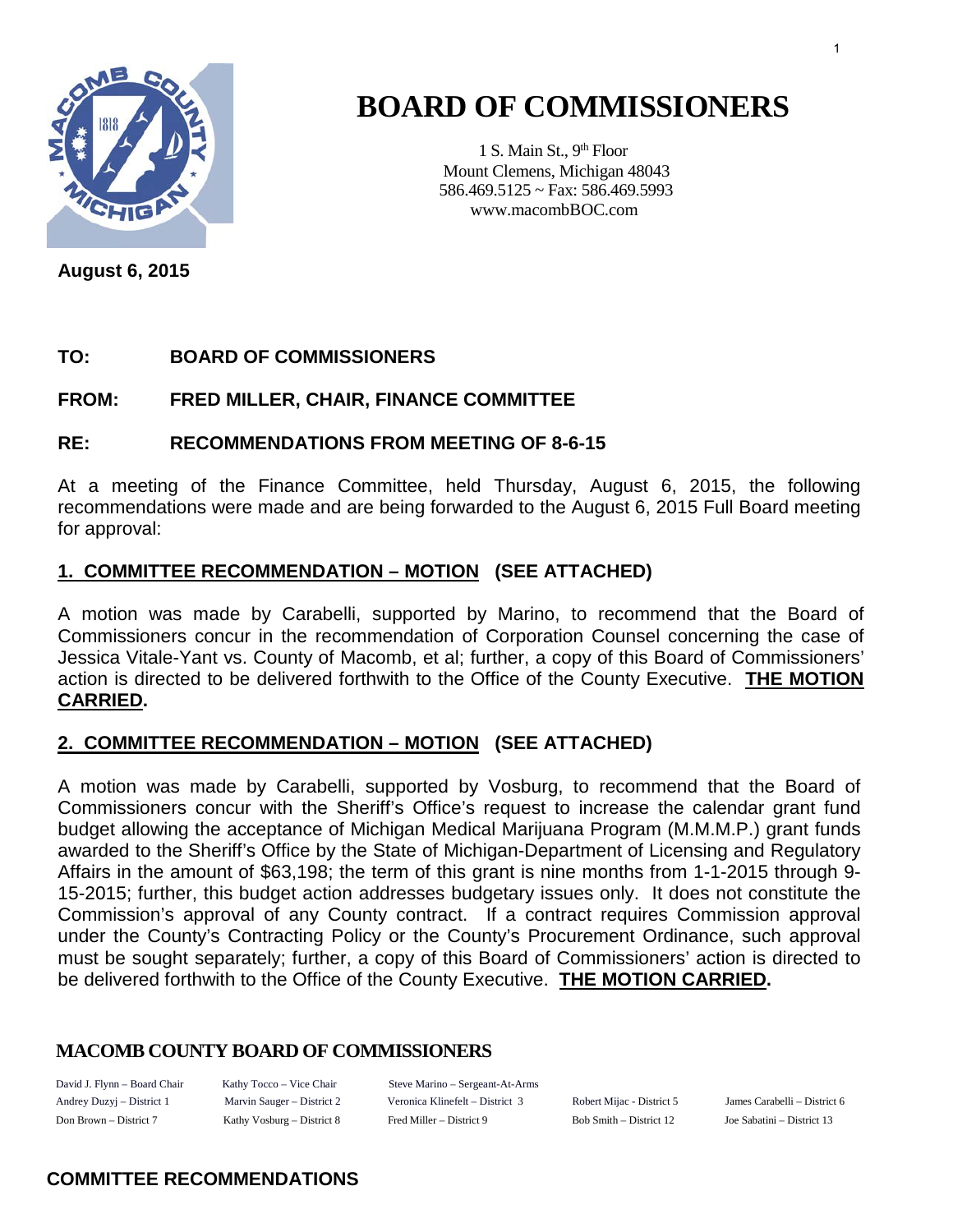### **3. COMMITTEE RECOMMENDATION – MOTION (SEE ATTACHED)**

A motion was made by Carabelli, supported by Marino, to recommend that the Board of Commissioners approve the Brownfield Redevelopment Loan Contract between Michigan Department of Environmental Quality and Macomb County; further, a copy of this Board of Commissioners' action is directed to be delivered forthwith to the Office of the County Executive. **THE MOTION CARRIED. (roll call vote: Yes-Carabelli, Duzyj, Flynn, Klinefelt, Marino, Mijac, Sabatini, Sauger, Smith, Tocco and Vosburg; No-Miller)**

### **4. COMMITTEE RECOMMENDATION – MOTION (SEE ATTACHED)**

A motion was made by Carabelli, supported by Smith, to recommend that the Board of Commissioners approve the Environmental Response and Reimbursement Agreement between GS Entertainment LLC and Macomb County; further, a copy of this Board of Commissioners' action is directed to be delivered forthwith to the Office of the County Executive. THE MOTION CARRIED. (roll call vote: Yes-Carabelli, Duzyj, Flynn, Klinefelt, Marino, Mijac, Sabatini, Sauger, Smith, Tocco and Vosburg; **No-Miller)**

### **5. COMMITTEE RECOMMENDATION – MOTION (SEE ATTACHED)**

A motion was made by Sauger, supported by Carabelli, to recommend that the Board of Commissioners approve an amendment to the 2015 budget to decrease the General Fund transfer out to the Debt Service Fund in the amount of \$891,805, with corresponding decreases in transfers in from the General Fund and principal and interest expense in the Debt Service Fund; further, this budget action addresses budgetary issues only. It does not constitute the Commission's approval of any County contract. If a contract requires Commission approval under the County's Contracting Policy or the County's Procurement Ordinance, such approval must be sought separately; further, a copy of this Board of Commissioners' action is directed to be delivered forthwith to the Office of the County Executive. **THE MOTION CARRIED.** 

### **6. COMMITTEE RECOMMENDATION – MOTION (SEE ATTACHED)**

A motion was made by Carabelli, supported by Flynn, to recommend that the Board of Commissioners approve an amendment to the 2015 liquor tax revenue budget in the General Fund in the amount of \$2,092,255 and increase the General Fund transfer to the Substance Abuse Fund in the amount of \$1,046,127 as a result of revised revenue estimates provided by the State of Michigan; further, this budget action addresses budgetary issues only. It does not constitute the Commission's approval of any County contract. If a contract requires Commission approval under the County's Contracting Policy or the County's Procurement Ordinance, such approval must be sought separately; further, a copy of this Board of Commissioners' action is directed to be delivered forthwith to the Office of the County Executive. **THE MOTION CARRIED.**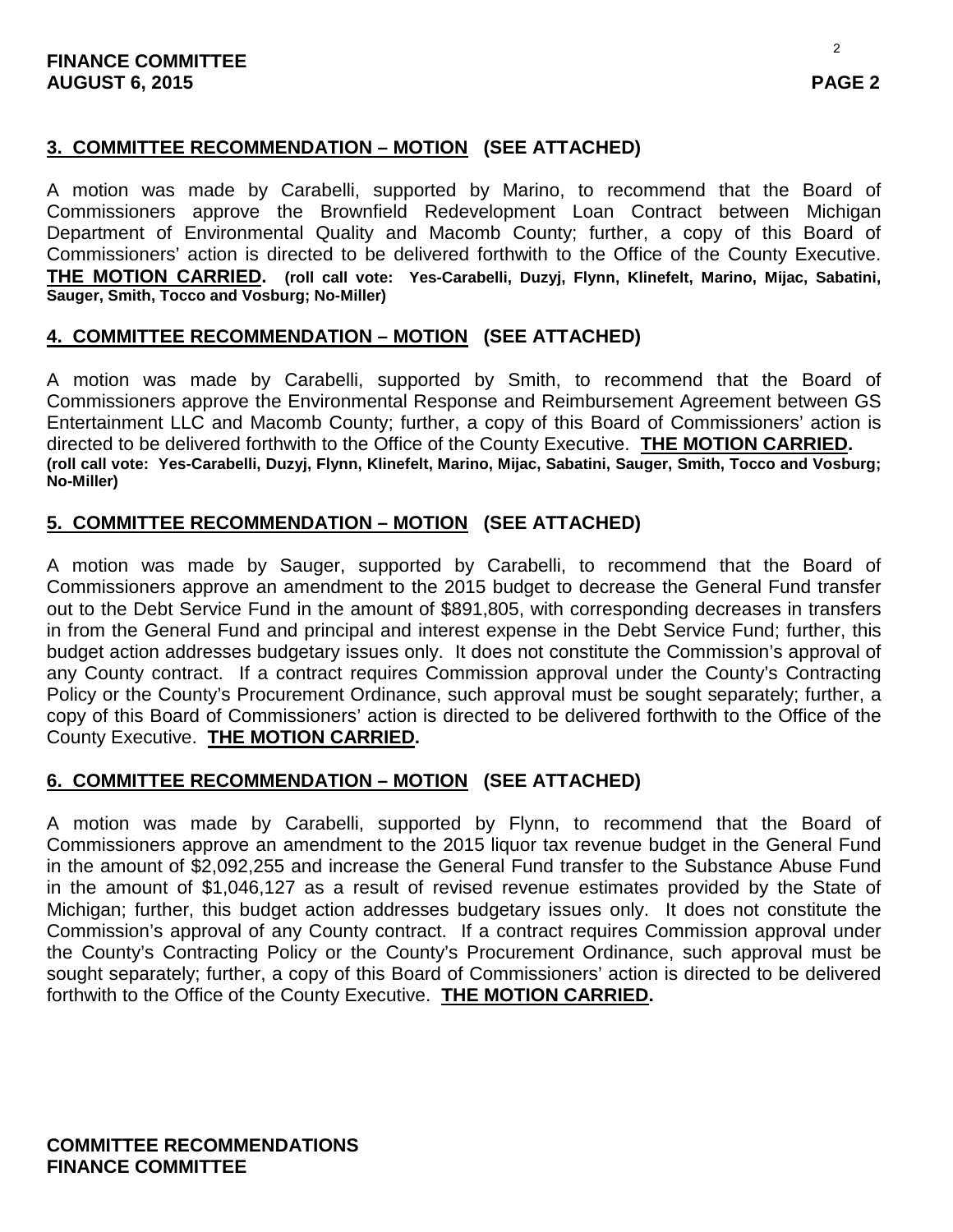### **7. COMMITTEE RECOMMENDATION – MOTION (SEE ATTACHED)**

A motion was made by Carabelli, supported by Vosburg, to recommend that the Board of Commissioners approve a budget amendment to increase property tax revenue in the General Fund in the amount of \$4,035,434 to reflect 2015 taxable values as compiled by the Equalization Department; further, this budget action addresses budgetary issues only. It does not constitute the Commission's approval of any County contract. If a contract requires Commission approval under the County's Contracting Policy or the County's Procurement Ordinance, such approval must be sought separately; further, a copy of this Board of Commissioners' action is directed to be delivered forthwith to the Office of the County Executive. **THE MOTION CARRIED.** 

### **A MOTION TO ADOPT THE COMMITTEE REPORT WAS MADE BY CHAIR MILLER, SUPPORTED BY VICE-CHAIR BROWN.**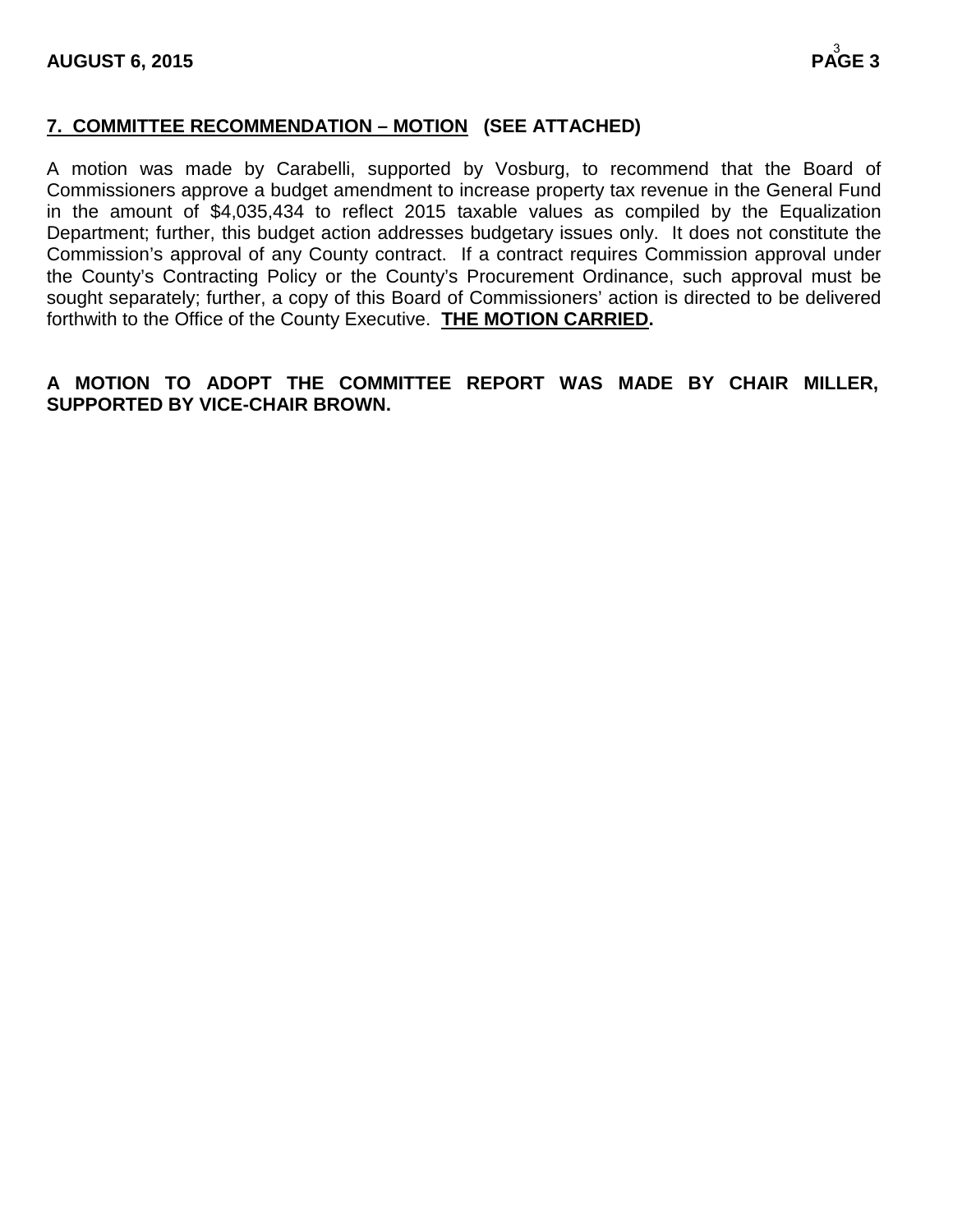RESOLUTION NO.

FULL BOARD MEETING DATE: \_\_\_\_\_\_\_\_\_\_\_\_

AGENDA ITEM:

### MACOMB COUNTY, MICHIGAN

### RESOLUTION TO: CONCUR IN THE RECOMMENDATION OF CORPORATION COUNSEL CONCERNING THE CASE OF JESSICA VITALE-YANT VS. COUNTY OF MACOMB, ET AL

### INTRODUCED BY: CHAIRPERSON VERONICA KLINEFELT, GOV OPS COMMITTEE

Counsel's recommendation regarding this pending litigation will be provided to each Commissioner under a separate attorney/client privileged communication.

### COMMITTEE/MEETING DATE

| <b>Government Operations</b> | $8 - 4 - 15$ |
|------------------------------|--------------|
| Finance                      | $8 - 6 - 15$ |
| <b>Full Board</b>            | $8 - 6 - 15$ |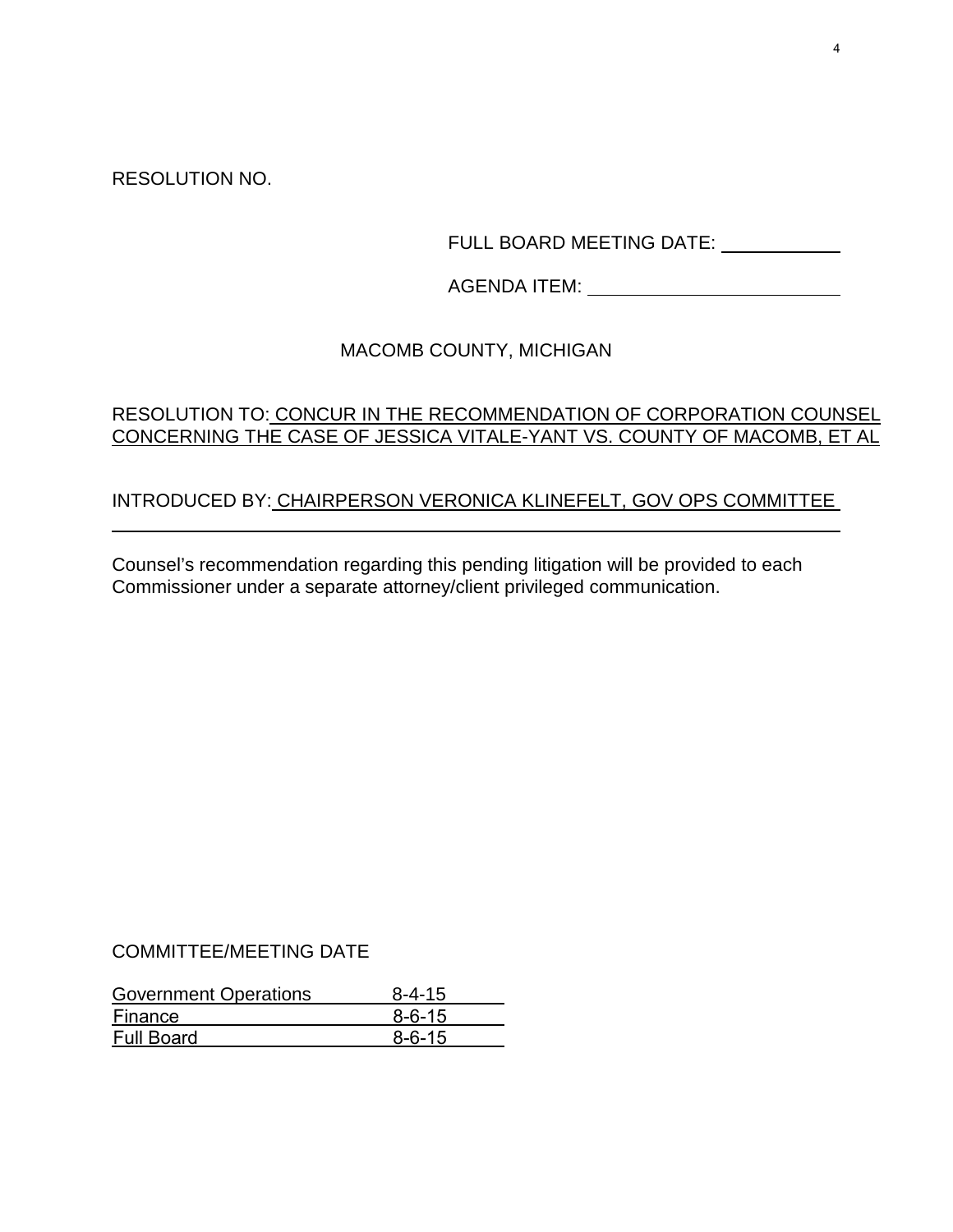

Resolution Number

**Excel Board Meeting Dates** 

### RESOLUTION

#### **Resolution to:**

Concur with the Sheriffs Office request to increase the calender grant fund budget allowing the acceptance of Michigan Medical Marijuana Program (M.M.M.P.) grant funds awarded to the Sheriffs Office by the State of Michigan-Department of Licensing and Regulatory Affairs in the amount of \$63,198,00.

The term of this grant is nine (9) months:  $1/1/2015$  through 9/15/2015.

............................ ,\_ .. \_\_\_\_\_ \_

\*SEE BELOW

#### **TARTOODIGGO EXTER**

Kathy Vosburg, Chair, Justice and Public Safety Committee

#### Additional Background Information (If Needed);

\*\*Further, this budget action addresses budgetary issues only. It does not constitute the Commission's approval of any County contract. If a contract requires Commission approval under the County's Contracting Policy or the County's Procurement Ordinance, such approval must be sought separately. FORWARD TO THE FINANCE COMMITTEE.

\*(This language was added by Justice and Public Safety Committee Chair Vosburg.)

| $8 - 5 - 15$<br>.   |                             |
|---------------------|-----------------------------|
| $8 - 6 - 15$<br>. . |                             |
| $8 - 6 - 15$<br>.   |                             |
|                     | 88.8<br><br><b>PR P. R.</b> |

5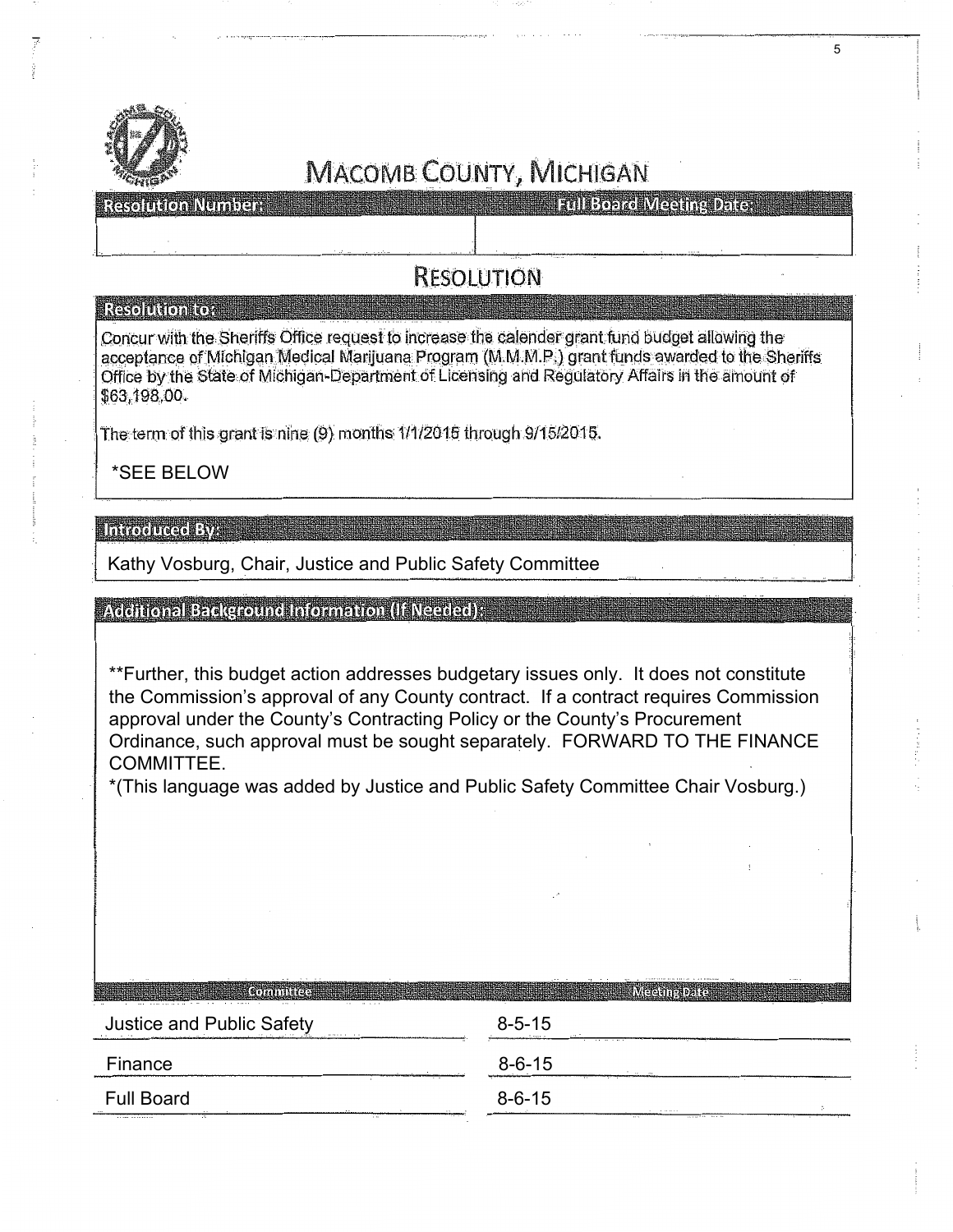

Resolution Number: The Constantine of Team Photograph Full Board Meeting Date:

### **RESOLUTION**

### **Resolution to:**

To approve the Brownfield Redevelopment Loan Contract between Michigan Department of Environmental Quality and Macomb County and the Environmental Response and Reimbursement Agreement between GS Entertainment LLC and Macomb County.

**Introduced By:** 

James Carabelli and Robert Mijac, Co-Chairs, Infrastructure/Economic Development Committee

| <b>Additional Background Information (If Needed):</b>                                             |
|---------------------------------------------------------------------------------------------------|
|                                                                                                   |
|                                                                                                   |
|                                                                                                   |
|                                                                                                   |
|                                                                                                   |
|                                                                                                   |
|                                                                                                   |
| *WAIVED TO FINANCE COMMITTEE BY INFRASTRUCTURE/ECONOMIC DEVELOPMENT<br><b>COMMITTEE CO-CHAIRS</b> |
|                                                                                                   |
|                                                                                                   |
| <b>Committee</b><br><b>Meeting Date</b>                                                           |

| ____________       | <u> ancour, como</u> |
|--------------------|----------------------|
| Finance*<br>______ | $8 - 6 - 15$         |
| <b>Full Board</b>  | $8 - 6 - 15$         |
|                    |                      |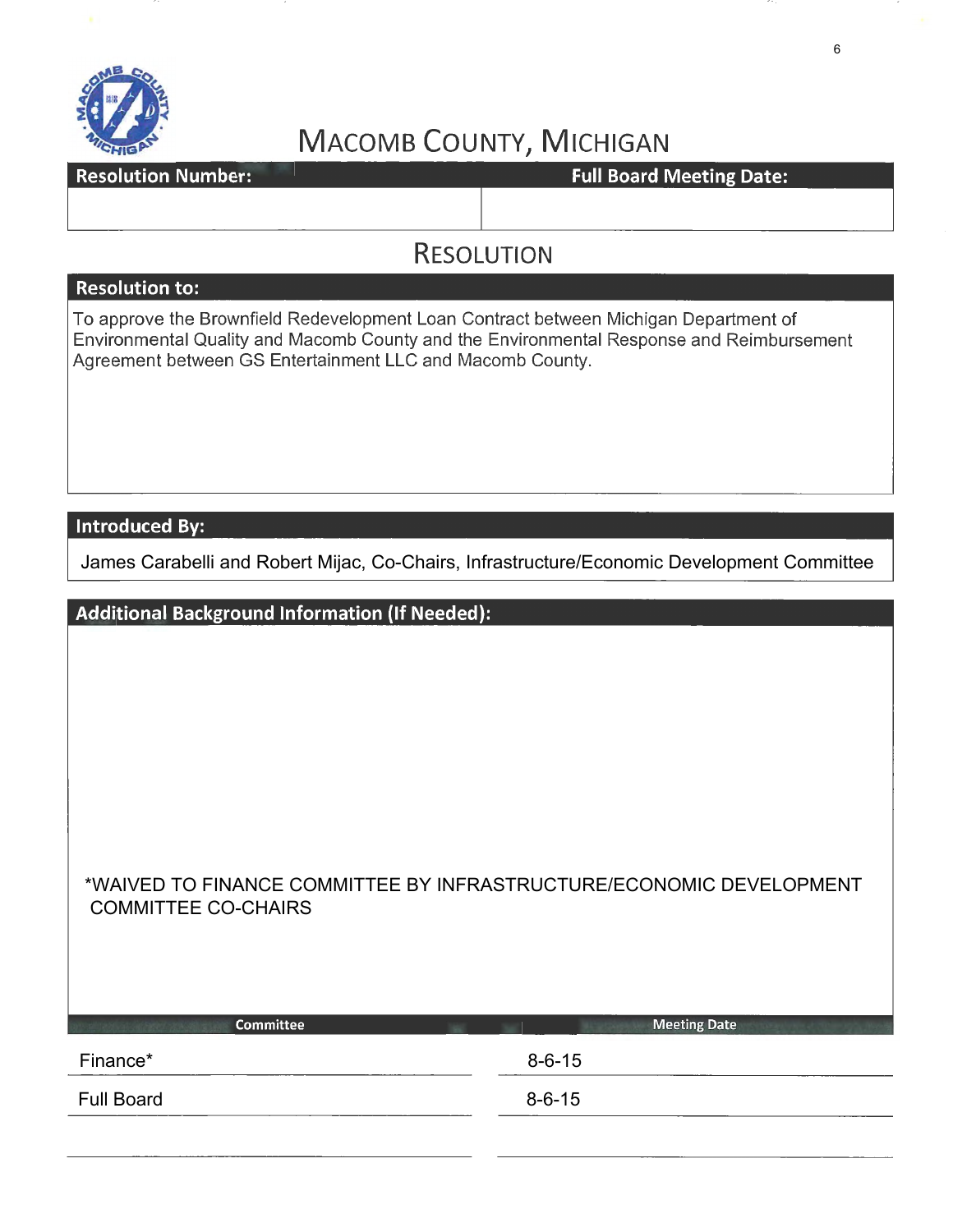

**Resolution Number:** 

**Full Board Meeting Date:** 

### **RESOLUTION**

#### - **Resolution to:** . .

Amend the 2015 budget to decrease the General Fund transfer out to the Debt Service fund in the amount of \$891,805, with corresponding decreases in transfers in from the General Fund and principal and interest expense in the Debt Service Fund.

\*SEE BELOW

### **Introduced By:**

Fred Miller, Chair, Finance Committee

### **Additional Background Information (If Needed):**

The 2015 adopted budget of the Debt Service Fund includes debt service payments of \$1 ,372,350 related to the Central Campus Renovation project bonds. This amount represents one principal payment in the amount of \$500,000 and two interest payments totaling \$872,350. The bonds were not sold until June of this year. Therefore, only one interest payment in the amount of \$480,545 will be made in 2015. The resulting reduction in debt service requirements for fiscal 2015 is \$891,805. The customary schedule of one principal payment and two interest payments will commence in 2016 and has been built into the 2016 recommended budget.

\*Further, this budget action addresses budgetary issues only. It does not constitute the Commission's approval of any County contract. If a contract requires Commission approval under the County's Contracting Policy or the County's Procurement Ordinance, such approval must be sought separately. FORWARD TO THE FINANCE COMMITTEE. \*(This language was added by Finance Committee Chair Miller.)

| <b>Committee</b>  | <b>Meeting Date</b><br><b>MARK SEAR</b> |  |
|-------------------|-----------------------------------------|--|
| Finance           | $8 - 6 - 15$                            |  |
| <b>Full Board</b> | $8 - 6 - 15$                            |  |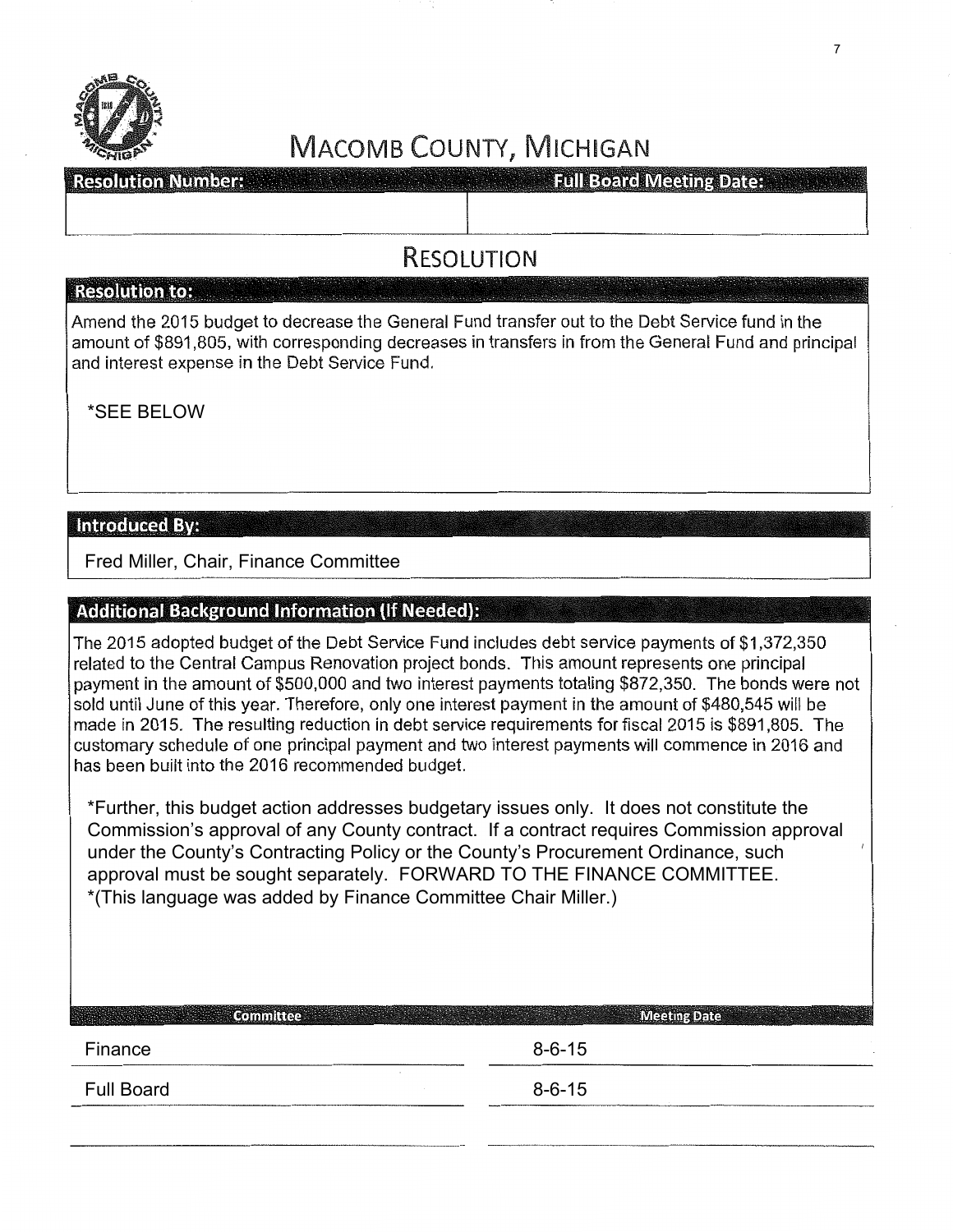

**Resolution Number:** 

**Full Board Meeting Dates** 

### RESOLUTION

#### **Resolution to:**

Amend the 2015 liquor tax revenue budget in the General Fund in the amount of \$2,092,255 and increase the General Fund transfer to the Substance Abuse Fund in the amount of \$1,046,127 as a result of revised revenue estimates provided by the State of Michigan.

\*SEE BELOW

### **Introduced By:**

Fred Miller, Chair, Finance Committee

### **Additional Background Information (If Needed):**

The State of Michigan issued correspondence in May of this year indicating that the distribution of liquor tax collections to Macomb County will be approximately \$6,092,255, 50% of which must be contributed to Substance Abuse programs pursuant to Public Act 2 of the State of Michigan. Liquor tax revenue in the amount of \$4,000,000 was built into the 2015 adopted budget of the General Fund, with a corresponding transfer of \$2,000,000 to the Substance Abuse Fund. As a result of the revised estimates, the budget for liquor tax revenue in the General Fund needs to be increased by \$2,092,255 and the transfer out from the General Fund to the Substance Abuse Fund needs to be increased by \$1,046,127. The revised estimate has been incorporated into the 2016 recommended budget.

\*Further, this budget action addresses budgetary issues only. It does not constitute the Commission's approval of any County contract. If a contract requires Commission approval under the County's Contracting Policy or the County's Procurement Ordinance, such approval must be sought separately. FORWARD TO THE FINANCE COMMITTEE. \*(This language was added by Finance Committee Chair Miller.)

| Finance           | $8 - 6 - 15$ |  |
|-------------------|--------------|--|
| <b>Full Board</b> | $8 - 6 - 15$ |  |